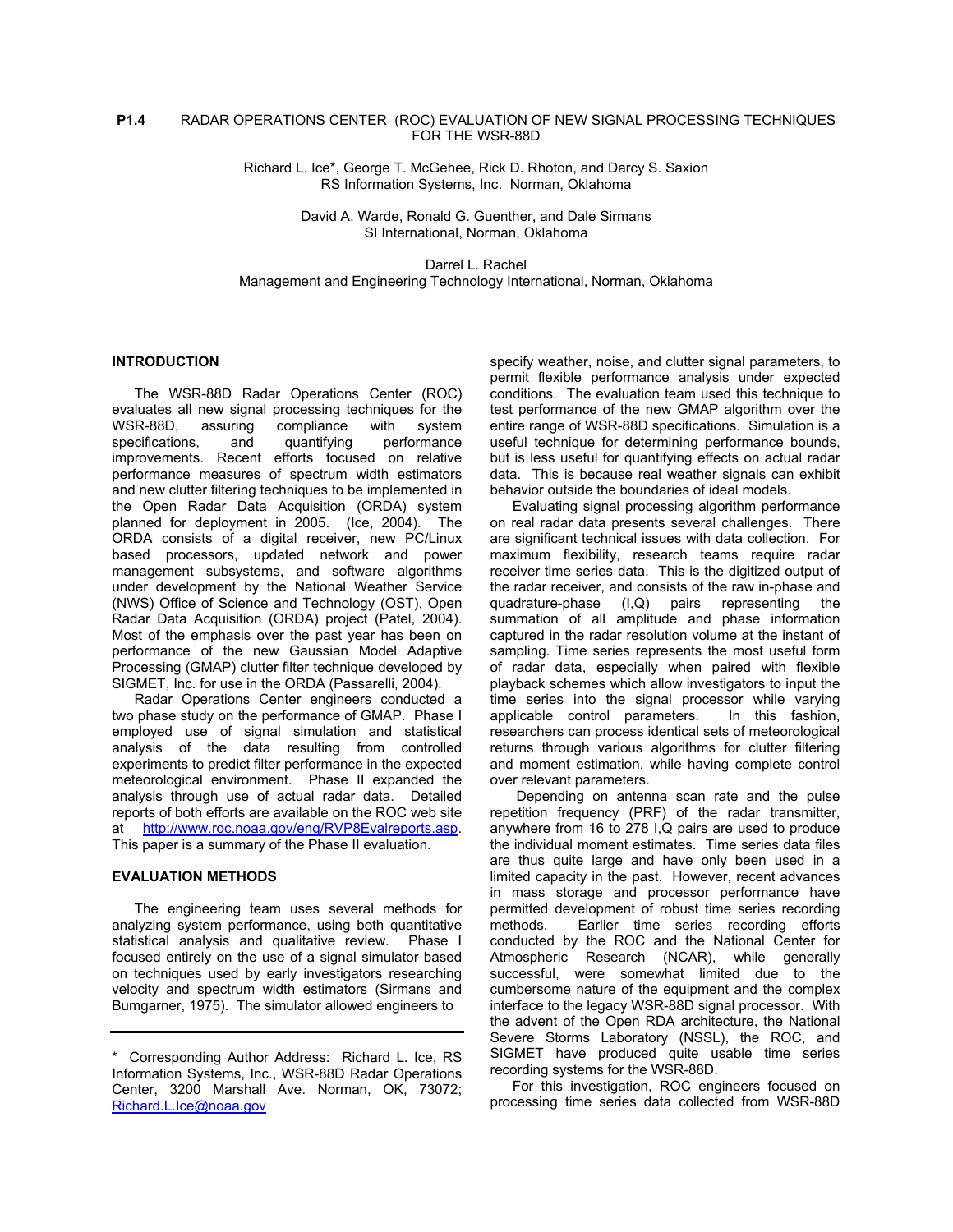radars using several means described below. They used a playback mechanism developed by the ROC Engineering Branch which is based on a modified major mode of the SIGMET RVP8 signal processor. This mode permits ingesting of time series data into the RVP8 while allowing system parameters to be adjusted. Engineers were able to set up the GMAP clutter filters and control relevant system parameters such as calibration constants, noise levels, thresholds, number of samples per estimate, and output ray processing.

The evaluation team obtained time series data from NSSL originating with the Research Radar Data Acquisition (RRDA) system which is a modified WSR-88D used for advanced research. NSSL provided several data sets collected in support of other projects. including the development of staggered PRT for rangevelocity ambiguity reduction (Torres, 2003). The NSSL team maintains a flexible system capable of operating the RRDA with either a modern distributed system for prototyping techniques, or the legacy WSR-88D processors. The NSSL team also has incorporated a SIGMET RVP8 into the RRDA. NSSL supplied data sets in the RRDA time series format for several meteorological cases. The ROC team analyzed seven diverse cases using the Research Radar Analysis Tool (RRAT) supplied by NSSL (Priegnitz, 2004) and selected two for detailed study. The cases consisted of a stratiform rain event on February 24, 2004 and the Oklahoma tornado outbreak of May 8 – 9, 2003. Figure 1 is a representative sample of data provided for the May 8, 2003 tornado displayed using the RRAT. Additionally, NSSL conducted some special clear air studies for the ROC team.



**Figure 1 - RRAT Analysis Example** 

The ROC team also collected time series data on the ORDA production prototype radar (KJIM) using a utility developed by ROC Engineering. The Level 1 Record and Playback (L1RP) program captures the IQ data from the RVP8 processor via the local network using the application programming interface supplied by SIGMET. L1RP also features a playback in an RVP8 major mode. This was the major playback mechanism the team used for converting the time series data sets into moment outputs. ROC engineers also developed a

utility for converting NSSL RRDA time series data into L1RP format for subsequent playback.

A limited amount of data collected using the legacy system was also obtained from NCAR. A legacy data set containing anomalously propagated (AP) clutter collected in Memphis TN in the summer of 1997 provided an initial case for evaluating GMAP performance in AP clutter. The ROC team developed a utility for converting this data set into L1RP format as well to enable playback.

Results of the various playback outputs were viewed using the Open Radar Product Generator (ORPG) base data display and a MATLAB display utility. The team also used a number of MATLAB routines to conduct statistical analysis. Tools to convert WSR-88D level 2 base products were also developed by ROC software engineers in support of this program. With these tools, moment data from any WSR-88D can be analyzed statistically with MATLAB.

#### **QUALITATIVE IMAGE ANALYSIS**

Several examples of radar data images are presented here to illustrate clutter filter performance.



**Figure 2 - GMAP Clutter Suppression - April 17, 2004** 

Figure 2 depicts reflectivity fields containing clutter (a) and the result from processing the same time series data through the GMAP clutter filter (b) for a case of weak meteorological signal. This data is from the KJIM ORDA located in Norman OK. As seen in this case, the GMAP filter significantly reduces the ground clutter while adequately reconstructing the weak signals.

Figure 3 is a similar analysis of a case with a mix of weak signal, clutter, and convection observed on April 9,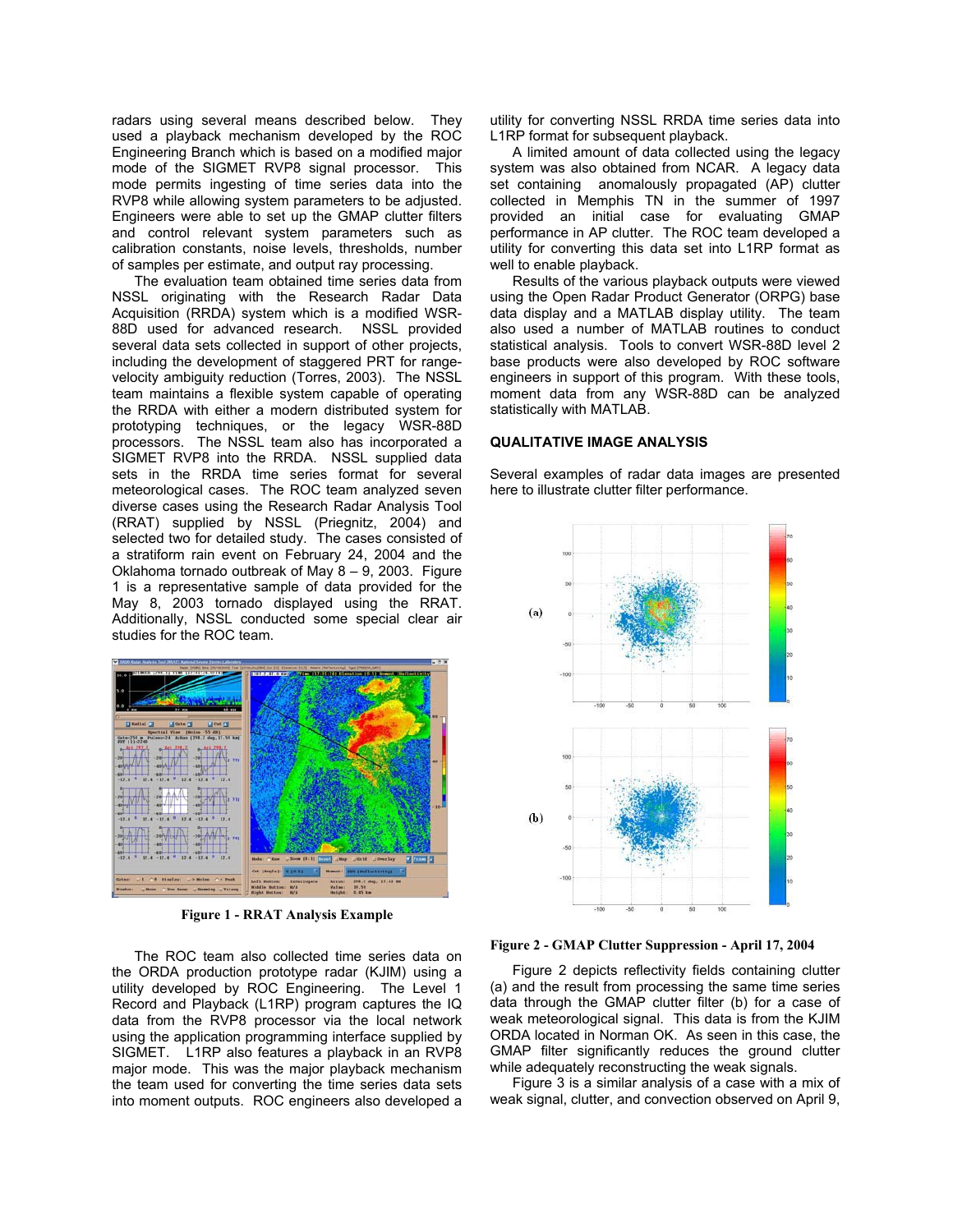2004 by the KJIM ORDA system. This shows a large scale reflectivity image, obtained by processing time series data through an RVP8 and then displaying with MATLAB. Figure 3(a) is the unfiltered reflectivity while Figure 3(b) shows the output result from applying the GMAP clutter filter over the entire region.



**Figure 3 - Suppression - Convective Case, April 9, 2004** 

Note that in Figure 3, the close-in ground clutter is eliminated by the filter, while additional clutter regions are reduced as well, most notably to the south east of the radar. This appears to have been a case of AP clutter that was adequately handled by the GMAP filters. While obvious clutter regions have been reduced significantly, the valid weather returns are not appreciably affected.

Figure 4 depicts a close-up view of the reflectivity featuring the small AP clutter patch south east of Norman OK. Note that in addition to the obvious larger clutter patch, there are a number of smaller clutter areas seen in Figure 4(a). These are easily filtered by GMAP and the reflectivity estimates appear to be adequately recovered in these areas. The analysis that these areas are AP clutter is confirmed by the velocity images of Figure 5. The areas of suspected AP clutter in Figure 3(a) and 4(a) can be seen to correspond to locations where the velocity estimates have a zero mean as expected for ground clutter returns.



**Figure 4 - Close-up AP Clutter Patch** 



**Figure 5 - Velocity Image, April 9, 2004**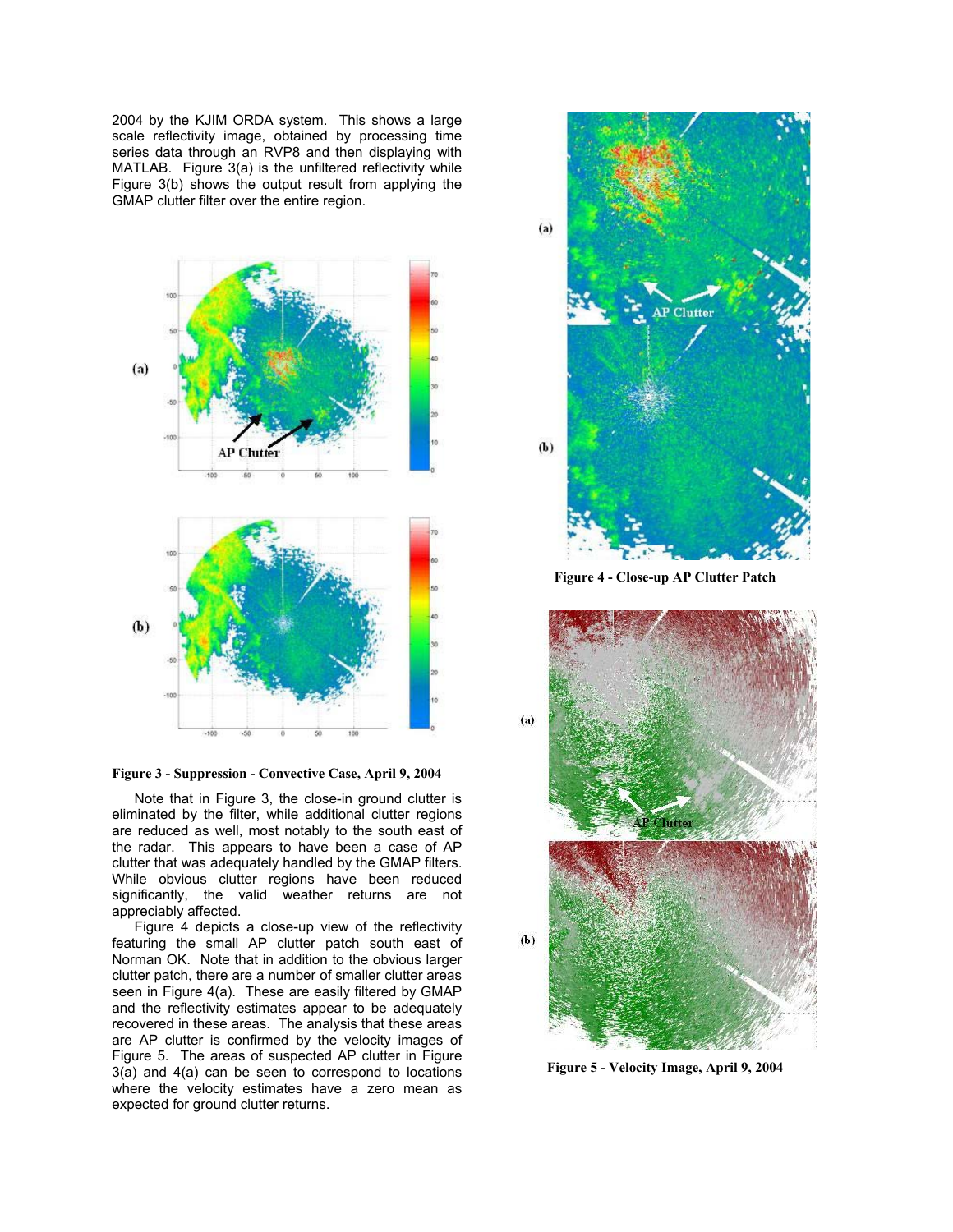The images of Figure 5 also demonstrate GMAP filter's ability to recover velocity estimates in the presence of clutter.

Figure 6 illustrates the one legacy time series case processed by the evaluation team. This display is of reflectivity data obtained from the RVP8 processor with time series data collected on the Memphis TN radar (KNQA) in the summer of 1997. It shows a wide spread area of AP clutter stretching from the radar outwards to the east and south east with some weaker clutter to the north east seen in Figure 6(a),





Figure 6(b) shows the same data processed through the GMAP filter with the AP clutter reduced and the reflectivity estimates recovered. The missing wedge of data is the result of hardware storage limitations of the original time series recorder in use at the time. The research team limited recording to the sector of interest.

#### **QUANTITATIVE STATISTICAL ANALYSIS**

Detailed quantitative analysis was performed on three specific cases. Case 1 consisted of clutter with weak clear air return. Case 2 was a moderate meteorological signal (stratiform rain) with clutter, and Case 3 consisted of a mix of convective and weak signals including clutter. In addition to detailed analysis of the above cases, the ROC team evaluated the

performance of the GMAP filter with various input parameters, most notably the selection of the initial (expected) value of the clutter signal spectrum width, or "seed width" which is the only input parameter needed to set up the GMAP filters.

In order to determine clutter suppression levels for reflectivity data, the team performed regression analysis of filtered versus unfiltered results. Figure 7 shows a regression scatter gram of GMAP filtered reflectivity estimates versus the non-filtered results for the same input time series taken on April 17, 2004 (see Figure 2 for the reflectivity images). Each dot on the graph represents a pairing of reflectivity estimate outputs, one filtered, one not, for each range gate in the data set. The data is limited to a range of 1 to 35 km, encompassing most of the observed ground clutter.



**Figure 7 - Reflectivity Scatter gram - April 17, 2004** 

The scatter gram depicts the amount of difference between the two processes. If the two processes produce identical results, then all data points would be concentrated along a line of unity slope passing through the zero origin. This would be the case for data containing no clutter (no filter effect) with no bias on the remaining weather signals. The display for a data set containing pure clutter of various magnitudes would show all data points below the unity slope line. In this case, the data set contains a mix of clutter and weak meteorological returns. Data points containing mostly weather signal can be seen clustered along the unity slope line while those containing mostly clutter are suppressed below the line and moved down and to the right. The black line represents a constant difference (or suppression) of 50 dB. As can be seen, some data points are suppressed below 50 dB indicating the GMAP filter is capable of suppressing clutter of this magnitude.

The team also analyzed bias effects on moment estimates resulting from use of the GMAP filter. Figure 8 is an analysis of the bias effects of clutter filtering on velocity estimates. It is also a regression scatter gram comparing velocity estimates from both the unfiltered and filtered process. This data is taken from a region of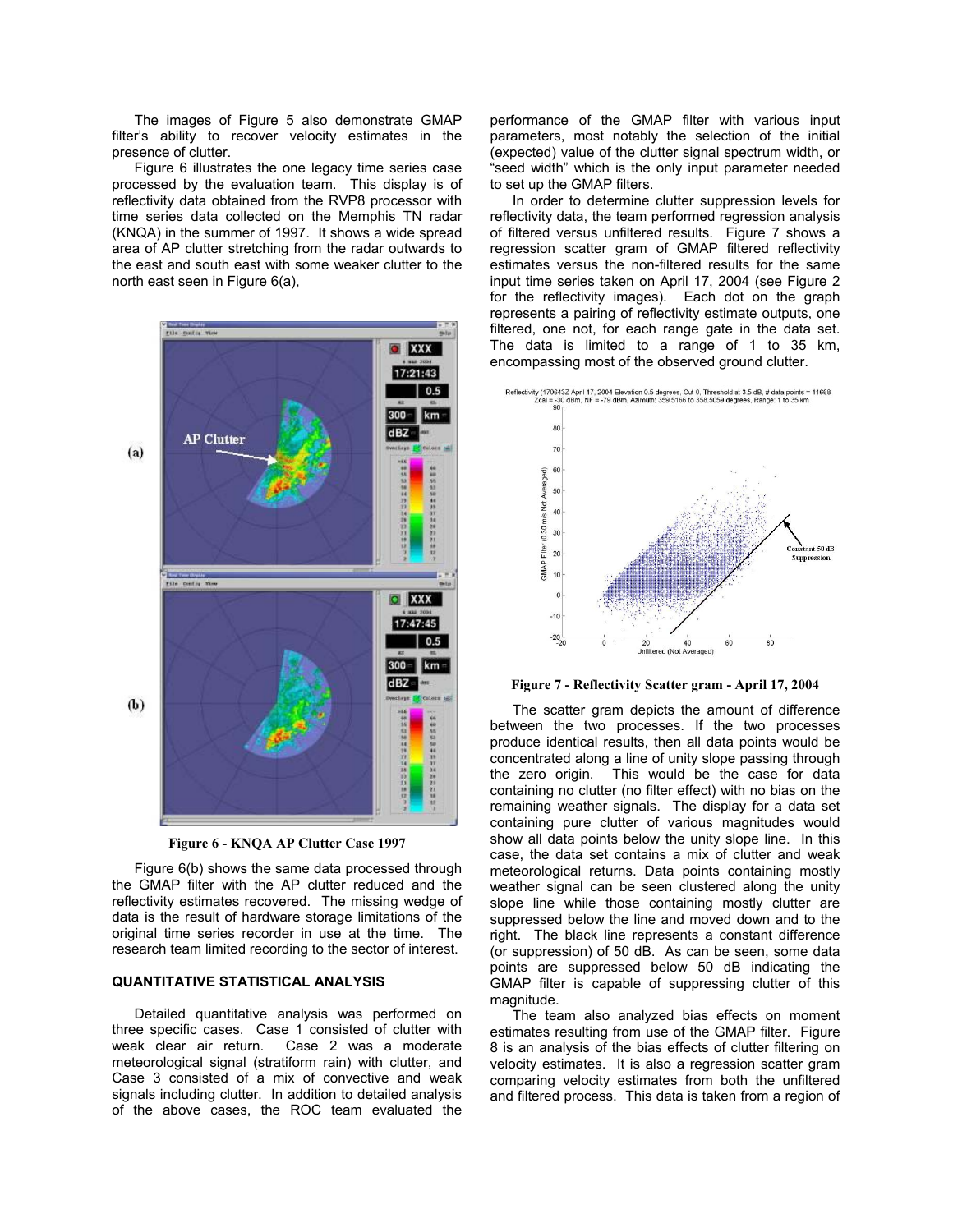fairly strong weather signal in the April 9, 2004 case (Figure 3) and depicts how the GMAP filter acts on signals containing predominately weather returns. As can be seen, there is a slight (close to 1.0  $\text{ms}^{-1}$ ) bias effect for estimates close to the zero mean. This is well within the WSR-88D specification which calls for bias effects to be less than  $2 \text{ ms}^{-1}$  for clutter filtered velocity estimates.



**Figure 8 - Velocity Bias, Moderate Weather Returns**

While there is no specific bias requirement for reflectivity estimates produced by a clutter filter process, the engineering team evaluated this effect. Figure 9 is a sample of the reflectivity bias analysis. It is a plot of all reflectivity values sorted by the associated velocity. This is for the April 17, 2004 case of weak meteorological return in the presence of clutter.



**Figure 9 - Reflectivity Bias, Weak Meteorological Signal**

In Figure 9, the top graph is for the unfiltered data and the lower graph is the same data set, passed through the GMAP filter. The large spread of data points in the center (0 mean velocity) are primarily from ground clutter. The red line is the average of all the reflectivity estimates as a function of velocity. As can be seen, the mean of reflectivity is high in the clutter region clustered around zero velocity. In the filtered output, the mean values are much lower around the zero velocity center. This is a demonstration of the GMAP process which suppresses clutter values while replacing the removed clutter signal power with a reconstructed estimate. Note that the reconstruction process follows an expected Gaussian model, which is not always how the weather signals behave. This introduces a slight bias and an increase in standard deviation. This is seen in Figure 9 on the filtered graph as a slight positive rise around 0 mean velocity and a larger spread of reflectivity values.

For this case, the reflectivity bias is close to the post filter/corrected goal of 2 dB for the WSR-88D. The team noted several cases where this goal was not met. However, this is not considered a system requirement and no corresponding requirement was in place for the legacy notch filters. The team analyzed standard deviations for all cases and determined that GMAP meets the standard deviation requirements of 2 dB for reflectivity and 2  $ms^{-1}$  for velocity and spectrum width estimates.

# **LEGACY CLUTTER FILTER COMPARISON**

The ROC team compared GMAP performance with the legacy 5-pole elliptic with the help of NSSL. The NSSL team has the capability of replaying RRDA time series data through their signal processor algorithms which implement the legacy design. The team obtained legacy processed data for the May 8, 2003 tornado case and the February 24, 2004 stratiform rain case.



**Figure 10 - May 8, 2003 Filter Comparison, Reflectivity**

Figure 10 shows the results of the analysis for the May 8, 2003 Oklahoma City tornado. The top image is the unfiltered reflectivity as processed through the RVP8. Note that the tornadic storm directly to the north of the radar is nearly obscured by the ground clutter. The lower left image is the same data processed through the GMAP filter. The lower right image is the data set supplied by NSSL as processed through the legacy filter with maximum suppression invoked. Both filters recover the reflectivity data associated with the storm and the hook echo can be seen clearly. Close examination reveals that the legacy filter leaves slightly